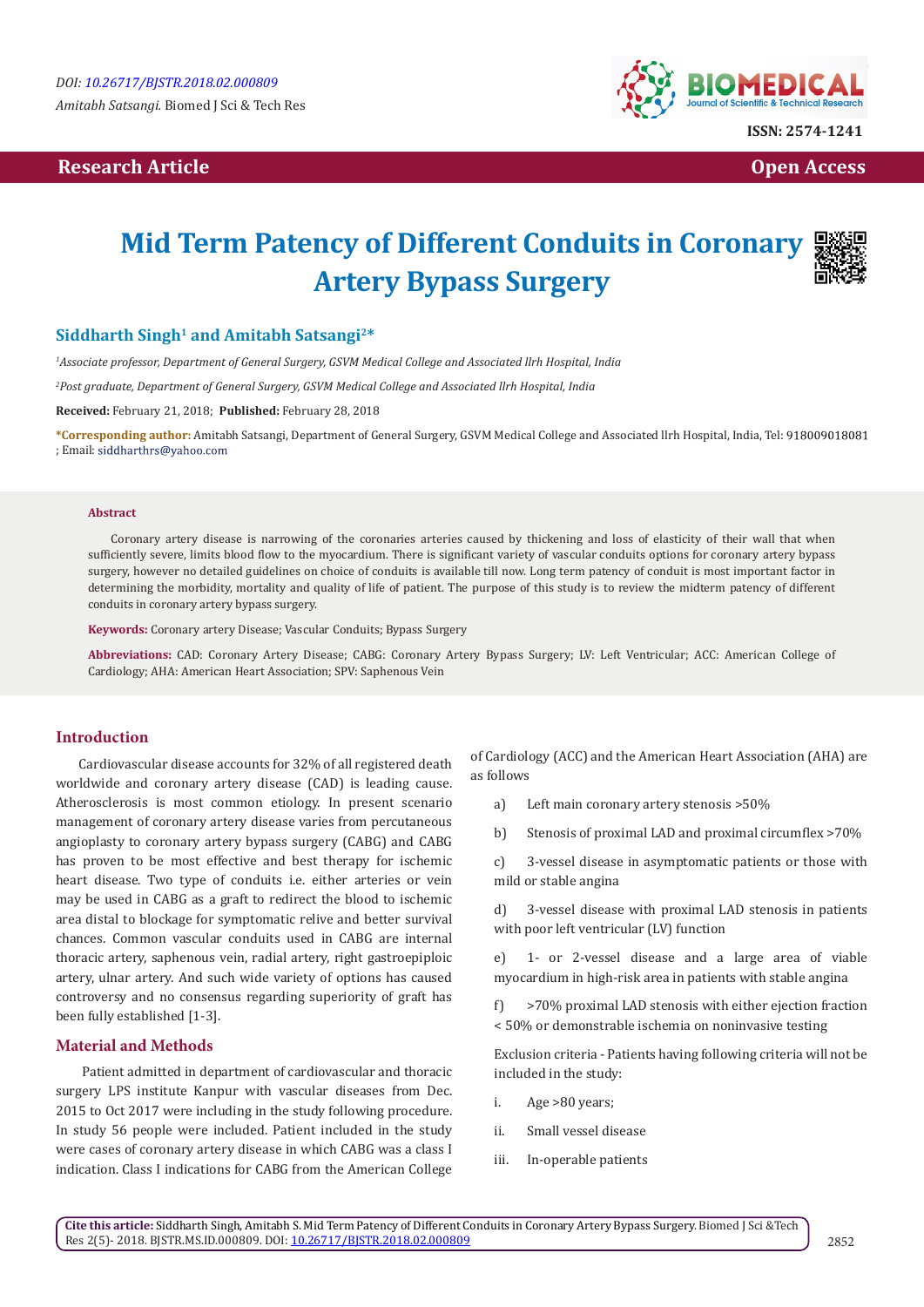iv. Unstable angina or myocardial infarction <2 and <7days before surgery, respectively;

- v. Previous or concurrent cardiac surgery;
- vi. concomitant severe disease;

vii. Inability to repeat coronary angiography due to allergy to contrast agent.

viii. Moribund patients

#### **Definitions of Graft Patency**

**Commonly used Anatomic Definitions of Graft Failure are:**  Total occlusion, greater than 75% or 50% stenosis, string-sign and Fitzgibbon A, B, and O class (A= patent or stenosis less than 50%,  $B =$  stenosis greater than 50%, O = total occlusion). A frequently used definition of a combined end point for a failed graft merges **Table 2:** Age distribution'

these: total occlusion, stenosis greater than 75% or string-sign. Stenoses in the body of a graft or at either anastomotic site should be considered a failure. Physiological parameters are also used, for example TIMI flow  $0 = no$  perfusion,  $1 = minimal$  entry of dye,  $2 =$ partial and  $3$  = normal perfusion  $[4,5]$ .

#### **Results**

### **Conduits: (Tables 1 & 2)**

**Table 1:** Patients' characteristic at the time of admission.

| <b>Number of patients</b>  | 56                                |  |
|----------------------------|-----------------------------------|--|
| Gender distribution        | Male(52)/Female(4)                |  |
| Comorbidities              | D.M (36%)/HTN (41%)/Both<br>(23%) |  |
| Number of vessels involved | TVD(36)/DVD(20)                   |  |

| <b>Age Group</b>   | 40-49          | 50-59     | 60-69        | 70-80 |
|--------------------|----------------|-----------|--------------|-------|
| Number Of Subiects | - 11<br>$\sim$ | <b>⊥⊥</b> | --<br>$\sim$ |       |

**Table 3:** Conduits

| <b>LIMA</b> | DOUG<br>170 A CL | w |
|-------------|------------------|---|
|             |                  |   |

**Table 4:** Total graft failure.

| <b>Total number of</b> | Number of graft | Number of graft |
|------------------------|-----------------|-----------------|
| grafts                 | failures        | patent          |
| 215                    |                 | 189             |

**Table 5:** Early graft failure.

| <b>Total grafts</b> | <b>RSVG</b> | <b>LIMA</b> | <b>Total graft</b><br>failure |
|---------------------|-------------|-------------|-------------------------------|
| 215                 |             |             |                               |

There were 56 LIMA grafts used, 150 RSVG and 9 RA grafts grafted. Institution LIMA was used mostly to graft the left anterior descending artery (LAD), in this study population all the LIMA grafts were grafted upon the LAD. RSVG and radial artery were used for grafting Right coronary artery, Left circumflex artery, the obtuse marginal branch, diagonal branch, posterior descending artery, ramus intermedius (Table 3). Over a period of 2 years patients were followed up and imaging (CT angiography) was done after 1 month and 1 year time period or when the patient was presenting with symptoms suggestive of graft failure. Out of 215 conduits that were grafted a total of 26 conduits were considered as graft failures over a period of 2 years (Tables 4 & 5). After a follow up of complete 2 years the data that was observed that out of the 54 remaining LIMA, 2 graft failures were recorded. They were recorded after a period of 1 year and thus termed as intermediate graft failure. Out of the 150 RSVG that were grafted, 6 had early graft failure , the remaining 144 grafts were followed up and out of them 12 were found to have failed over the period of 1 year from grafting and labelled as intermediated graft failure. In case of radial artery a total of 9 grafts were grafted out of which 2 grafts failed after a period of 1 year , thus intermediate graft failure of 2 grafts were noted (Table 6).

**Table 6:** Intermediate graft failure.

| <b>Conduits</b> | Intermediate graft<br>failure | <b>Total number of</b><br>graft |
|-----------------|-------------------------------|---------------------------------|
| LIMA            |                               | 54                              |
| <b>RSVG</b>     |                               | 144                             |
| RA              |                               |                                 |

#### **Discussion**

CABG is the most common cardiac surgery operation performed worldwide. It has been shown to be the most effective revascularization method for several categories of patients affected by coronary artery disease. Long-term conduit patency is the key factor for the success of the procedure. In our study we used conventional angiography as well as the newer modalities like multislice CT angiography to see the patency of the grafts after fixed intervals after operative intervention had taken place. In our study RSVG showed a patency of 88% after a period of 1 year. In concordance with various national and international publications it was noticed that Left internal mammary artery has a better patency in comparison saphenous vein graft. The saphenous vein (SPV) is a commonly used conduit for bypass due to the ease of harvest, which can generally be done through minimally invasive procedures, with less scarring and faster recovery. But the failure of vein grafts over the long term remains a significant problem. Compared with the LIMA, the RA seems a better choice in patients at risk for post-operative sternal complications (diabetes, obesity, chronic pulmonary disease). Indeed, harvesting of the RA is extremely safe and well tolerated, even by complex and fragile patients and does not affect sternal vascularisation and healing [6,7].

#### **Conclusion**

There is a significant variety of vascular conduits options for coronary bypass surgery. Adequate graft selection is the most important factor for the success of the intervention. To ensure